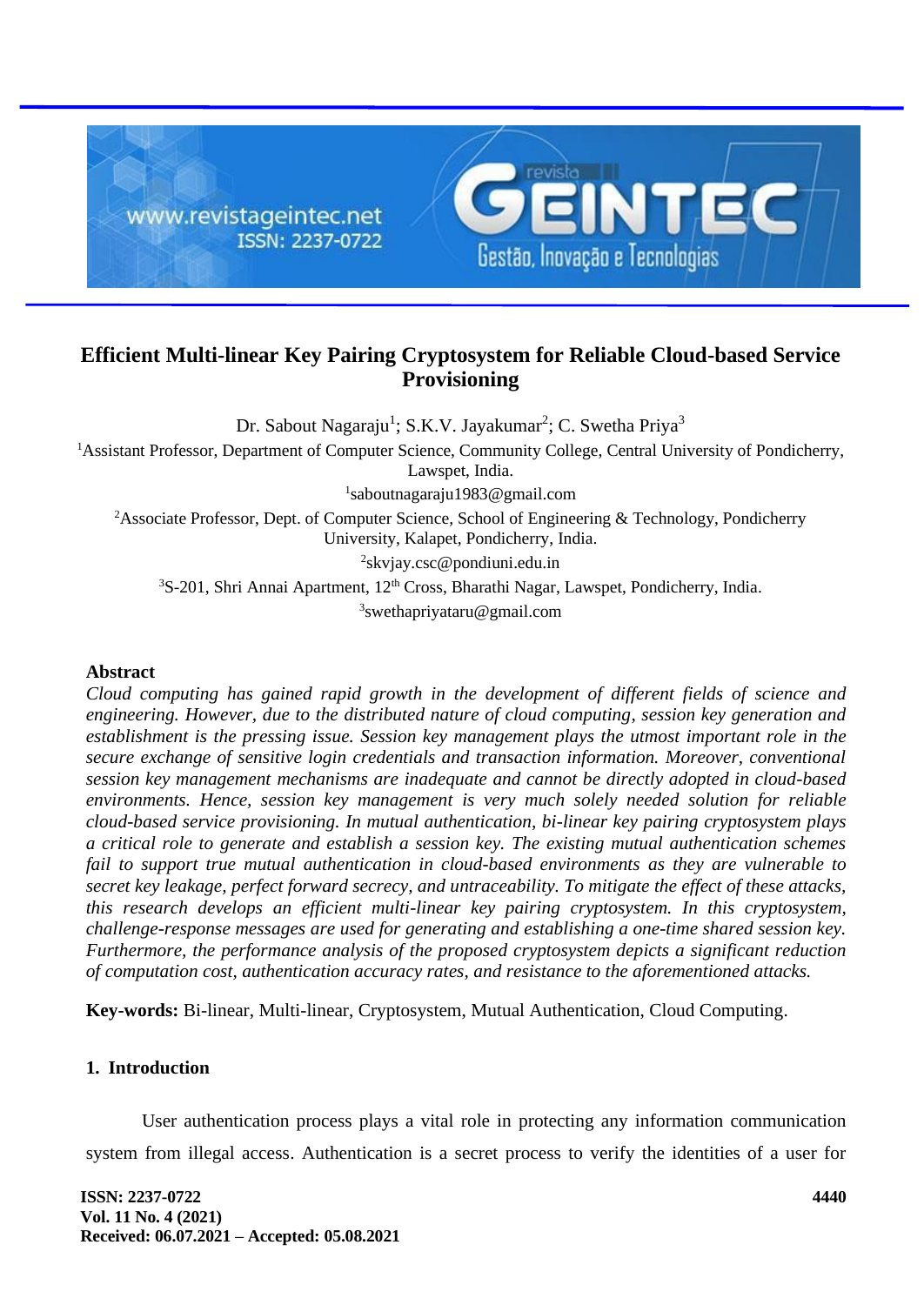proving their genuineness. Users have many solutions to prove their genuineness. Password-based authentication is a widely-used approach for user authentication. For higher security, a user can use biometrics details (what we are) and/or smart card/ secure token/ secure certificates (what we have) along with user ID and password (what we know) for the authentication. It is observed that usually each and every traditional web or mobile application itself authenticates the users and stores all the credentials information required for the user authentication. The traditional authentication techniques have been widely used in conventional communication systems and working well for a long time. However, for modern-day's communication systems, it could be better to use a combination of two or more techniques which is also called multi-factor authentication (MFA). In fact, traditional authentication techniques cannot be directly adopted in cloud environments due to the openness, distributed, and non-transparent nature of the cloud services (Dewni Weeraman, 2018).

To provide appropriate security in cloud-based communication systems, mutual authentication is a desirable solution. Mutual authentication critically depends on the nature of authentication protocols (e.g., Kerberos) and session key establishment cryptosystems (e.g., Bilinear key pairings). A Public Key Infrastructure (PKI) (Techotopia, 2016) is a powerful back-end cryptosystem for creating, storing, distributing, managing, and revoking the identities and access keys, and to perform mutual authentication. This cryptosystem involves the registration and certificate authorities (for instance, Verisign, COMODO, Symantec, IdenTrust, GlobalSign, DigiCert, and others) also called as trusted third parties to issue valid identity and access keys for the communication entities.

For many conventional communication systems, a centralized trusted third party approach has been used to set up PKI access keys. The Kerberos authentication is a widely-used mechanism in centralized PKI for access keys generation and establishment (C. Neuman et al., 2005). Kerberos allows the clients and servers to authenticate each other by using encrypted tickets. Thus, the Kerberos protocol not only performs the authentication also performs authorization. For user authentication, many operating systems including Windows 2000 and later, UNIX, IBM'S AIX and Z/OS, and others use the Kerberos cryptosystem. Kerberos-based PKI cryptosystem withstands against replay and eavesdropping attacks. However, the Kerberos protocol cannot be applied to the distributed cloud-based environments (Dewni Weeraman, 2018) because it generally works only for trusted/known users and service providers. Moreover, security vulnerabilities exist in Kerberos-based authentication because it is still using DES for data encryption.

Another an extensively-used mechanism for centralized PKI is the SSL/TLS (R. Barnes et al., 2015). SSL/TLS allows the clients and servers to authenticate each other by using ECDH-based session key generation and establishment. Thus, the SSL/TLS approach not only performs secure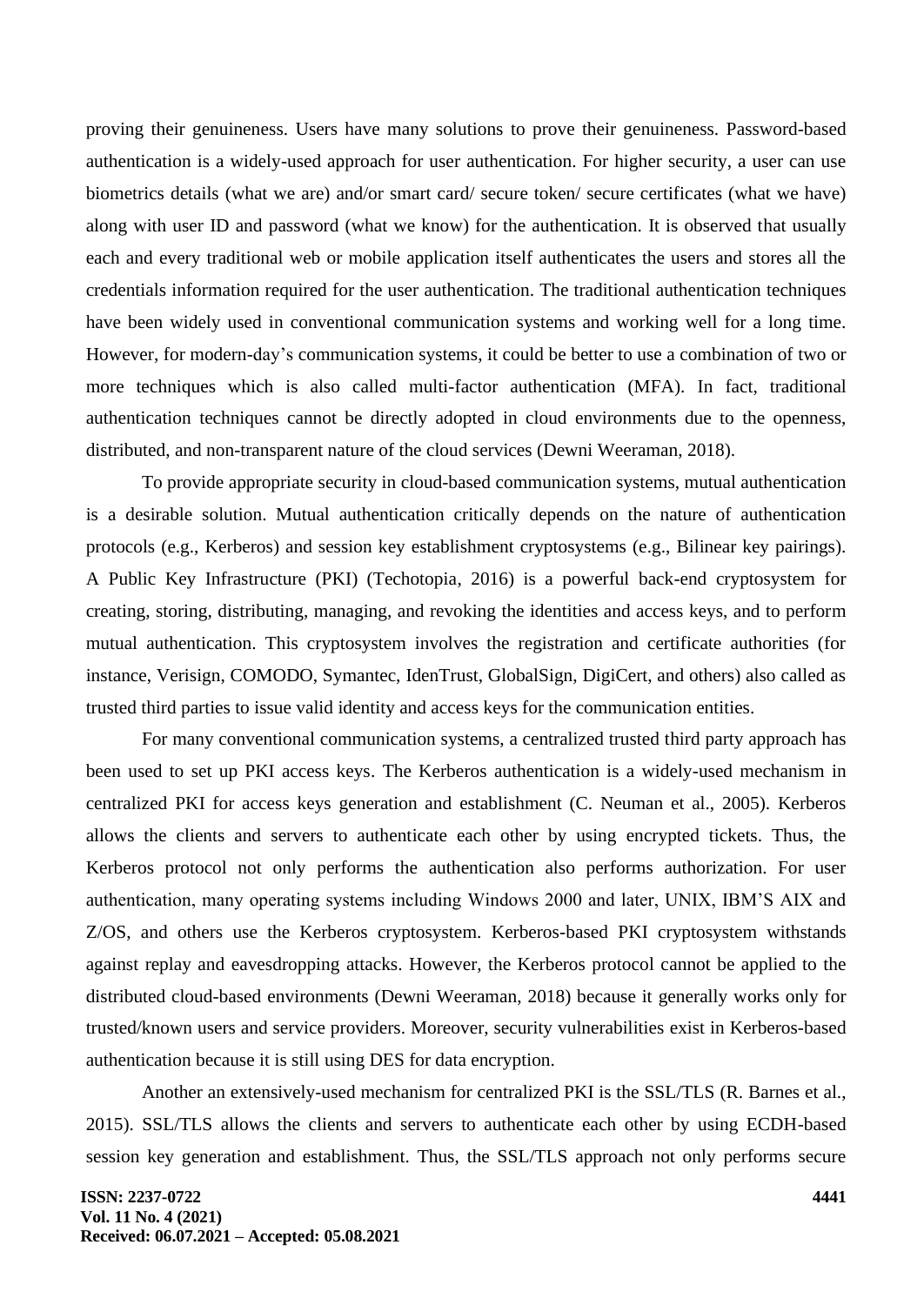authentication also safeguards the internet connections. Many applications including voice over IP, instant messaging, email, and other use SSL/TLS-based solutions for secure communications. SSL/TLS-based solutions provide perfect forward secrecy. However, SSL/TLS-based solutions are vulnerable to the man-in-the-middle attack. The centralized-based PKI management approach suffers from the single point of failure which results in whole system failure. One of the notable incidents is WoSign/StartCom bogus HTTPS certifications (L. Tung, 2016). WoSign issued bogus HTTPS certificates for GitHub which led to the failure of whole systems. Mozilla proposed a ban on WoSign/StartCom newly issued certificates for one year. Moreover, most of the centralized PKI authentication solutions require trustee participation, and the trustee could become a bottleneck for user authentication.

Many modern days' communication systems use the distributed PKI mechanism to construct access keys. In this approach, each participating entity mutually generates a random encryption key for accomplishing privacy-preserved mutual authentication. The limitations and vulnerabilities of the centralized PKI solutions can be achieved by using distributed PKI cryptosystem (J. Callas, 2007). The main advantages of the distributed PKI solutions are there is no single point of failure, and the trustee bottleneck problem can be avoided. The OpenPGP authentication is a widely-used mechanism using a distributed public key infrastructure for access keys generation and establishment (Open PGP, 2019). OpenPGP allows the clients and servers to authenticate each other by using the receiver's public key and shared session key. Thus, the OpenPGP approach not only performs the authentication also preserves privacy. Many applications including signature generation, emails, whole disk partition, encryption and decryption of text files, instant messaging, email, and others use OpenPGPbased solutions for secure communications. However, OpenPGP-based solutions are lacking in providing perfect forward secrecy and ubiquity.

Another widely-used mechanism in a distributed PKI is the Bitcoin digital currency system (G. Hurlburt, 2016). Bitcoin mechanism allows the users to broadcast their transactions to other communication entities in the network. Other Bitcoin entities authenticate the user transaction by using a public-ledger also called a blockchain. However, this Bitcoin digital currency system is vulnerable to malicious Bitcoin insiders. Managing identities and access keys in the cloud are an utmost challenging issue. Moreover, traditional PKI solutions are no longer sufficient. AWS Microsoft AD (Peter Pereira, 2017) and Windows Azure Active Directory (AAD) (Jason Wilson, 2018) services are examples of the identity and key management models in the cloud computing environments. These services allow the cloud service consumers to log in to the cloud service based on AD passwords and digital certificates. Cloud-based distributed PKI solutions are more resilient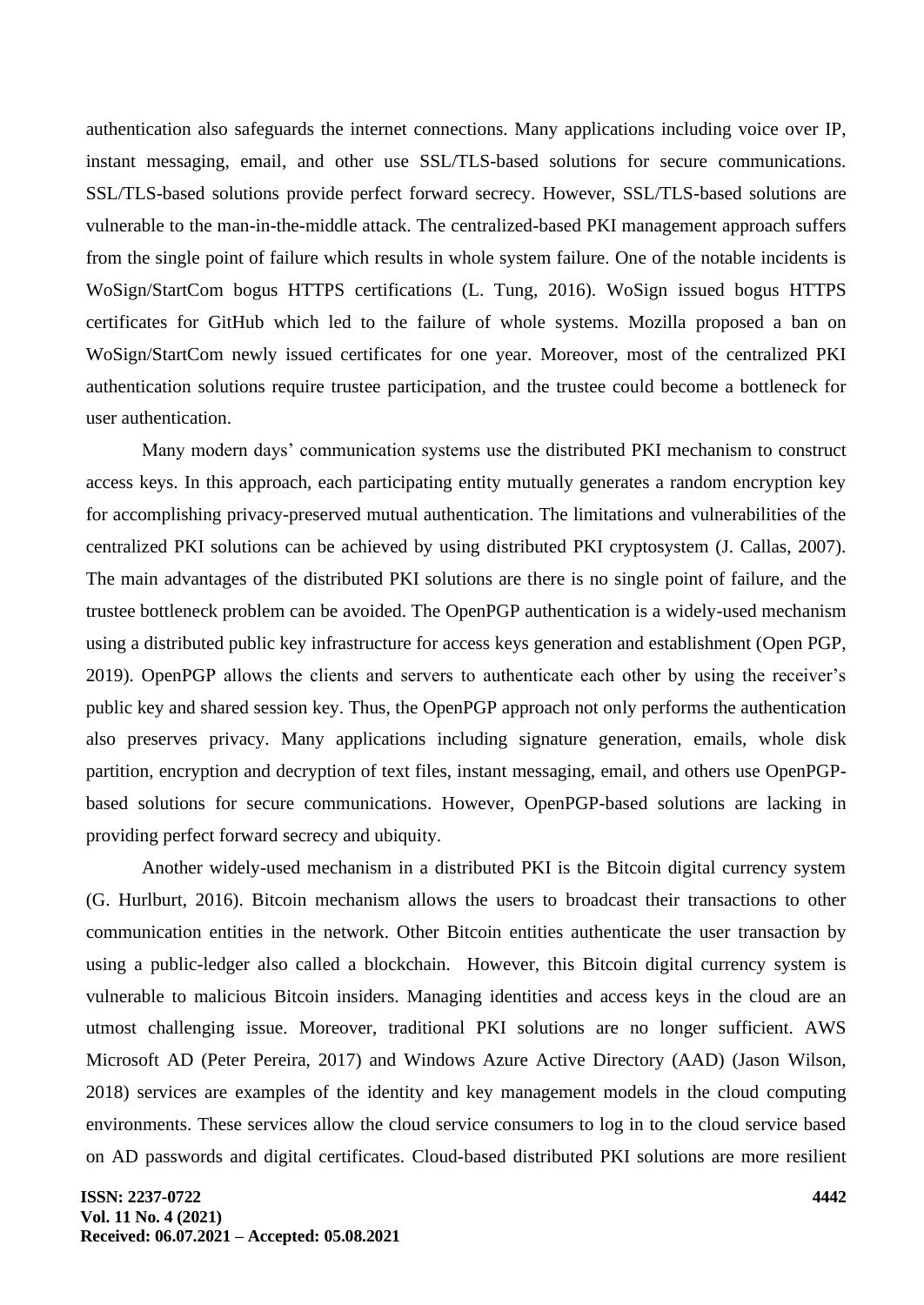and scalable for consumer identity and key management. However, these solutions are vulnerable to major authentication attacks such as insider threats, Sybil, collusion, and impersonation attacks. Also, use higher computation and communication overhead. As well as it is harder to keep track of all the distributed communication entities.

### **A. Our Contribution**

The main contribution of our research is to develop an efficient multi-linear key pairing cryptosystem for generating and establishing a unique one-time session key. Where in key generation phase, each entity *E<sup>i</sup>* computes intermediate secret and passes it to the next entity along with the previous flow and ends when  $E_{i+1} = E_n$ . In key establishment phase, intermediate secrets will be sent to the communication entity group to generate a shared session key. Our proposed cryptosystem effectively supports true mutual authentication and mitigates the effect of aforementioned authentication attacks.

#### **B. Paper Organization**

Further, this paper is presented as follows. Existing literature is presented in Section 2. Section 3 describes the phases of the multi-linear key pairing cryptosystem. Performance analysis is depicted in Section 4. The significant contribution of this research is summarized in Section 5.

#### **2. Literature Study**

This section summarizes the literature study, specifically on mutual authentication and session key management. To bring stronger security in the user authentication, L. Lamport (1981) has investigated a first authentication scheme for insecure networks by using a sequence of hashed passwords. The adversary may impersonate the user or the server by stealing the verifier tables. This scheme is not able to resist the replay and impersonation attacks. To establish improved security in the Lamport authentication scheme, M.S Hwang et al. (2002) have proposed a simple remote user authentication by using smartcard-based hashed password with a secret number. This scheme can able to protect from replay attacks, verifier table is not required, and never reveals the password to the server. However, E.J. Yoon et al. (2005) cryptanalysis proved that M.S Hwang et al. scheme failed to achieve mutual authentication and there is a chance of denial of service attack (DoS) if a secret number or smart card is stolen and also consumes more computation cost. E.J. Yoon et al. (2005)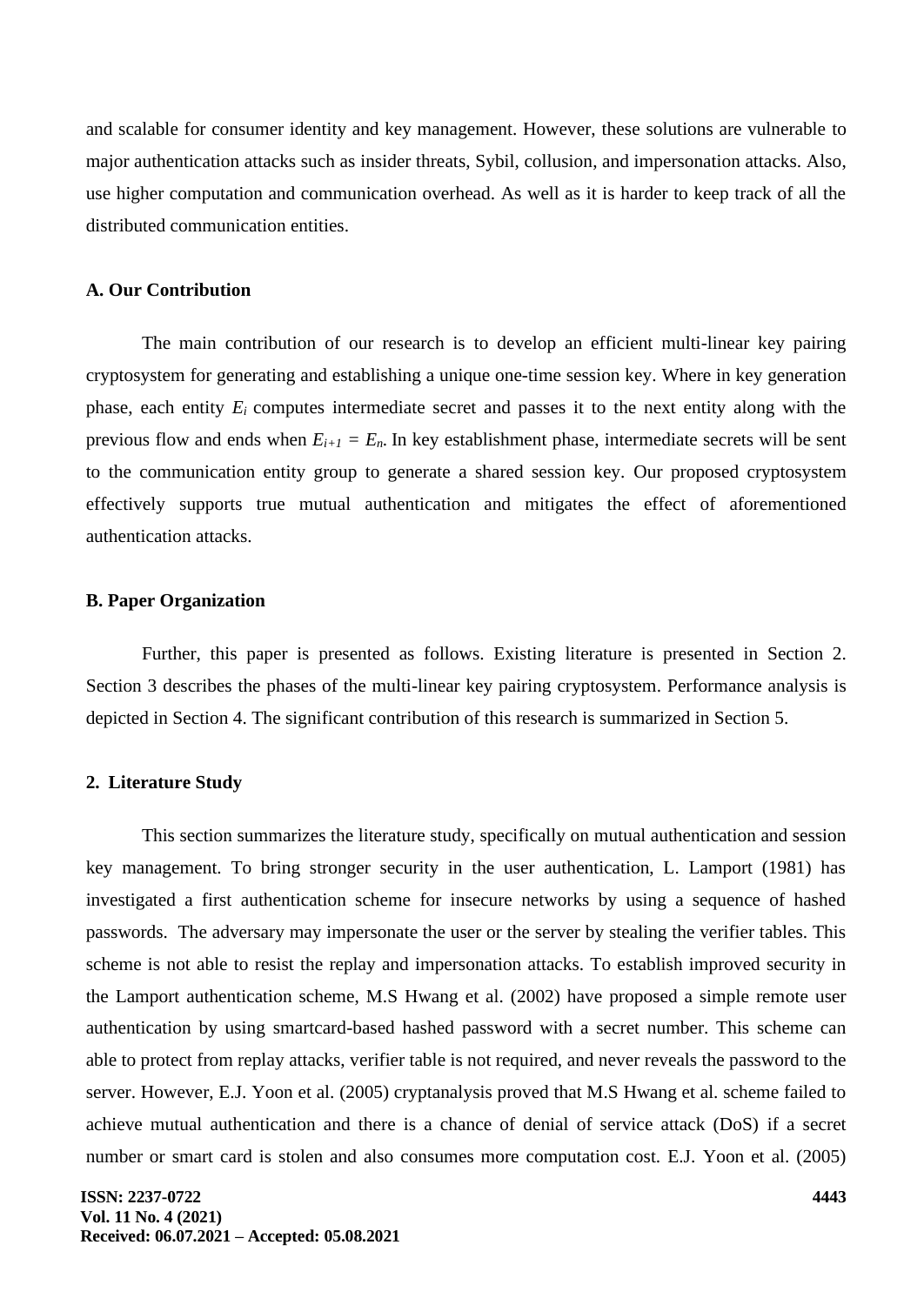have developed a mutual authentication scheme to enhance the security in M.S Hwang et al. scheme. E.J. Yoon et al. scheme can protect DoS, spoofing, impersonation, replay, and forgery attacks and also consumes less computation cost. Liao et al. (2006) improved the M.S Hwang et al. scheme and developed a password-based mutual authentication approach by using hash collision-resistant function and discrete logarithm problem.

To improve security in Liao et al. authentication scheme, M. Kumar et al. (2011) have developed an efficient password-based authentication approach for open networks. However, Y Wang et al. (2015) have pointed out that Liao et al. and Kumar et al. schemes failed to support forward secrecy and perform practically poor performance. Moreover, Kumar et al. scheme has security risks in using static-ID. S.H. Islam et al. (2014) have proposed a dynamic-ID based mutual authentication with different hash collision-resistant functions and new variant elliptic curves (ECs) to achieve the perfect forward secrecy. However, S.H. Islam et al. scheme is vulnerable to impersonation attack as an adversary may intercept the user service request and can trace out the user identities.

S Kumari et al. (2014) have proposed a session key agreement authentication scheme to provide true mutual authentication and cannot resist online password guessing attacks. To establish secure session keys for improving security in mutual authentication using dynamic-IDs, Y.J Shi et al. (2015) have developed a remote user authentication scheme.

However, S Kumari et al. and Y.J Shi et al. schemes cannot be able to support perfect forward secrecy and fail to resist server masquerading and smart card loss attacks. Moreover, Shi et al. scheme fails to support parallel session, impersonation, forgery, DoS, and replay attacks. To achieve secure mutual authentication, V. Odelu et al. (2015) have proposed multi-server biometric-based authentication schemes. However, the schemes are vulnerable to insider threats and consume more expensive computations. S.D Kaul et al. (2016) have established improved security in user authentication to provide true mutual authentication with unique one-time session key agreements'. However, Chen et al. and Kaul et al. schemes cannot be able to support the perfect forward secrecy and are insecure against server masquerading, smart card loss attacks, parallel session, impersonation, forgery, DoS and replay attacks. C.C. Lee et al. (2017) have proposed an anonymous secure authentication scheme to support replay and man-in-the-middle attacks. But Lee et al. scheme failed to resist perfect forward secrecy, impersonation, user anonymity, and offline password guessing attacks. Xu Wu et al. (2018) and Feng Wang et al. (2020) have designed secure authentication schemes to withstand impersonation, secret key leakage, and other known authentication attacks with lightweight computations. However, Xu Wu et al. and Feng Wang et al. (2020) schemes cannot resist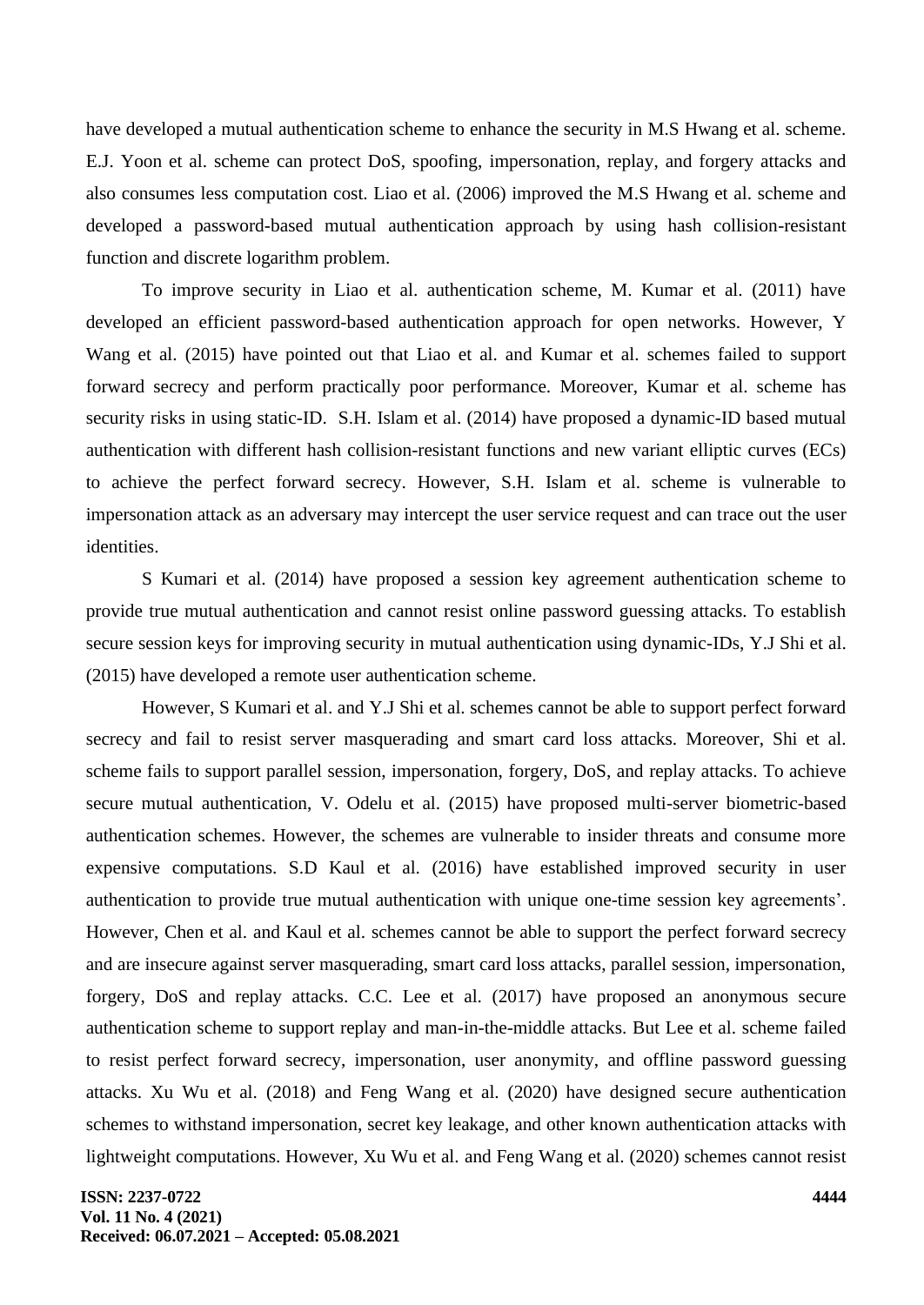the Sybil and collusion attacks. To achieve anonymity-based energy-efficient mutual authentication, Prosanta G et al. (2016) have proposed a lightweight key agreement cryptosystem. However, the scheme is vulnerable to ephemeral secret leakage attack. Debiao et al. (2018) have established improved security in Jia-Lun et al. (2015) scheme to provide true mutual authentication using smartcard-based bilinear cryptosystem. However, Jia-Lun et al. and Debiao et al. schemes cannot be able to support the perfect forward secrecy and are insecure against impersonation, DoS and replay attacks.

Biometric Cryptography is the next innovation in mobile IoT, financial, retail, healthcare, government, and education sectors for cryptography key generation and establishment (Cai Li et al., 2015). Amioy Kumar et al., (2016) presented a new framework for a bio-cryptosystem in which a cryptographic key is concealed with biometric modalities. Majid Alotaibi (2018) proposed an enhanced biometric-based anonymous user authentication and the key agreement scheme for wireless sensor networks. Nima Karimian et al. (2019) presented a next-generation biometric authentication system in resource-constrained healthcare systems and IoT. The major significances of the biometric cryptosystems are more convenience, high accuracy, and accountability. Xiwei Shan et al. (2021) have proposed biometric-based digital signatures to support secure authentication using bilinear key pairings. However, Amioy Kumar et al., Majid Alotaibi, Karimian et al., and Xiwei Shan et al. schemes failed to resist perfect forward secrecy, impersonation, and user anonymity attacks.

#### **3. Proposed Cryptosystem**

The control flow of the proposed cryptosystem is briefed in Figure 1. In this cryptosystem, challenge-response messages which include communication entities ID, random nonce, and intermediate secret key materials are used for generating and establishing one-time shared session keys. Public key infrastructure is used to verify whether the challenging entity is genuine by using public-key cryptography. If so, the identity provider generates a shared one-time session key by using up-flow intermediate secret key materials and gives the response. In the down-flow stage, user and service entities compute a shared session key from the received intermediate secret key materials. By using the newly constructed shared session key, communication entities can establish authentication communication. In Figure 1, dashed lines represent the interaction timelines of the challengeresponse and authentication messages.

In this cryptosystem, a unique one-time session key generation and agreement process is divided into three phases as described below: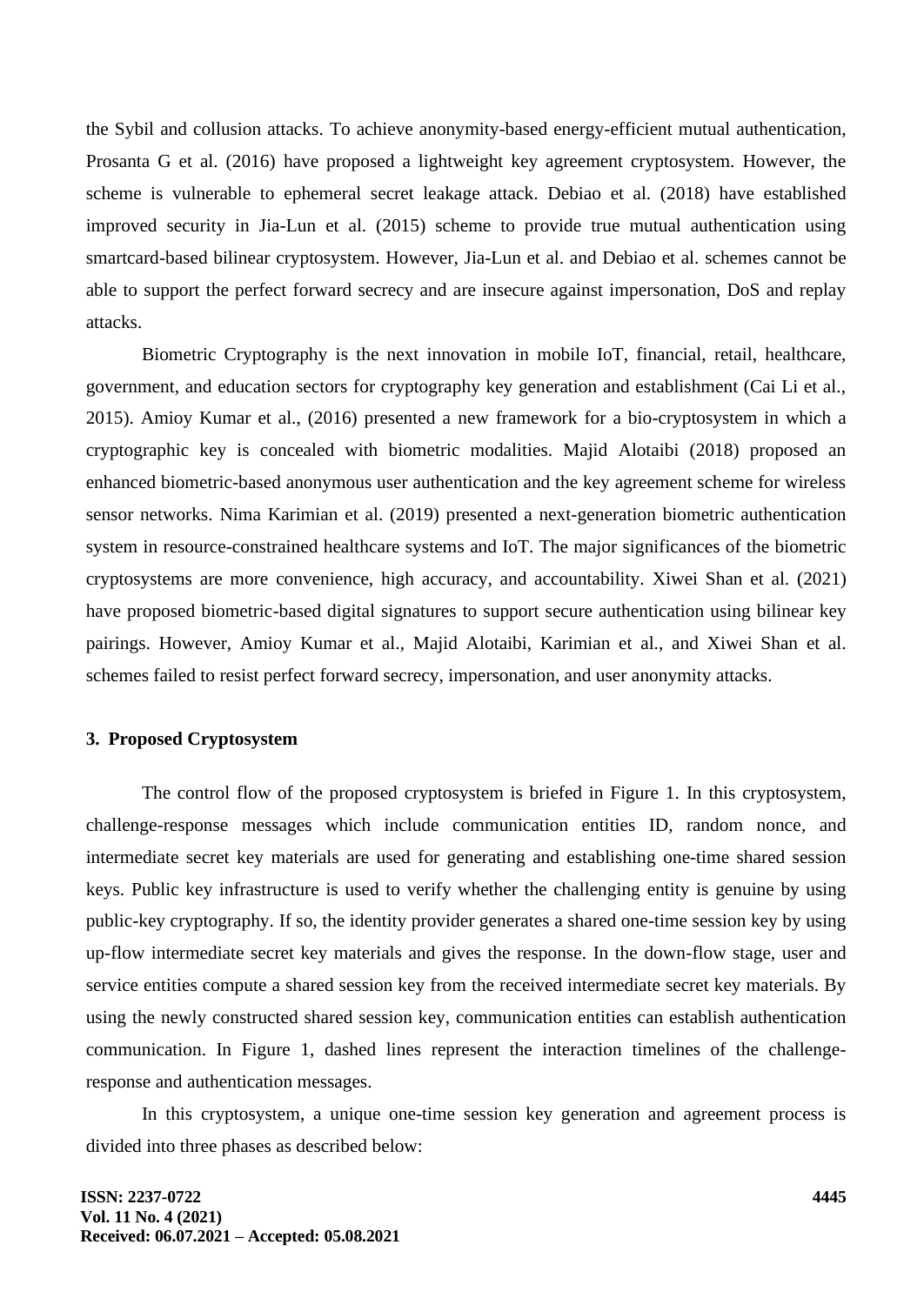

Figure 1 - Control Flow of the Key Generation and Establishment

In the **Initialization Phase**, each communication entity needs to choose a common multilinear key pairing function as defined below.

**Definition 1.** Let  $G_1$ ,  $G_2$ ,  $G_3$ *…*  $G_n$ , and  $G_T$  represents additive cyclic cryptographic groups with prime order P and their *n*-linear pairing forms  $\hat{e}$ :  $G_1 \times G_2 \times G_3 \times G_n \rightarrow G_T$  that has characteristics as follow:

- 1. Multi-linearity:  $\forall a_1, a_2, ..., a_n \in F_p^*$ ,  $\forall G \in (G_1, G_2, G_3, ..., G_n)$ ,  $\hat{e}(a_1, G_1, a_2, G_2, ..., a_n, G_n) = \hat{e}(G_1, G_2, ..., G_n)$  $G_2...$ ,  $G_n$ , $\prod_{l=1}^{n}$  (a1, a2, …,an).
- 2. Computability: Multi-linear groups and their mapping are computed efficiently.
- 3. If  $\hat{e}(G_1, G_2, \ldots, G_n) = 1$ , then multi-linear pairing preserves a non-degeneracy property.

**Definition 2.** Let *ê* be an Elliptic Curve Diffie-Hellman (ECDH) multi-linear key pairing function on  $(G_1, G_2, G_3, \ldots, G_n)$  for  $\forall a_1, a_2, \ldots, a_n \in F_p^*$  can be computed as  $\hat{e}(a_1, G_1, a_2, G_2, \ldots, a_n, G_n)$  mod *P=ê(G1, G2, G3,…, Gn) Π(a1,* a2,…,an) .*mod P*.

In **Key Generation Phase**, each communication entity  $E_i$  chooses a pair  $(k_i, Q_i)/i\epsilon(1, n)$ , where  $k_i \in \mathbb{Z}$ *p* be the random secret and  $Q_i = \alpha^{ki} \mod P$  be the common pairing function, where  $\alpha$  is an elliptic curve over  $Z_p$ . In the up-flow stage, each entity  $E_i$  performs a single modular exponent and concatenates the result with preceding intermediate values as given in equation (1) and then sends it to  $E_{i+1}$ . The control flow of the key generation phase is represented in Figure 2.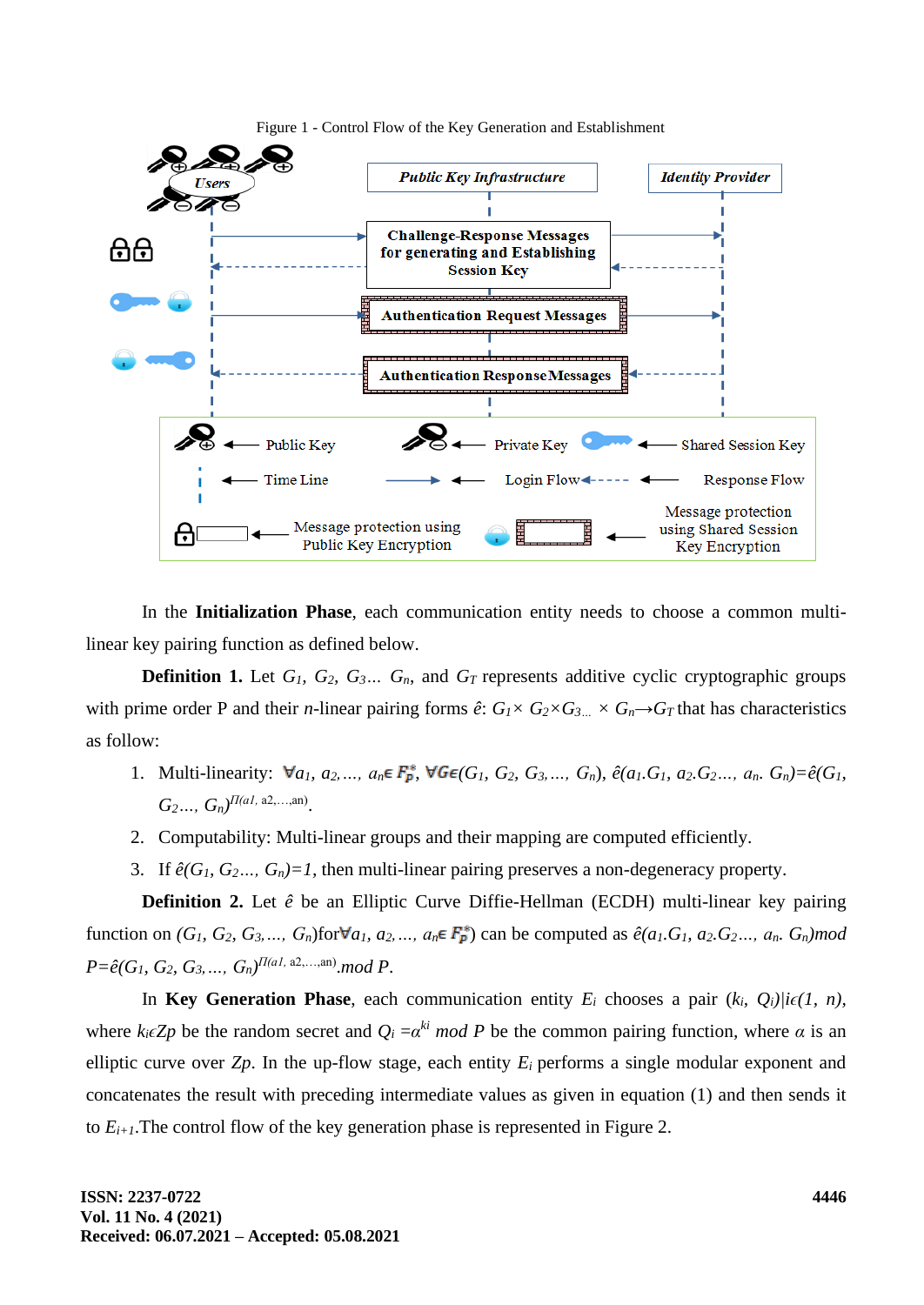



In Key Establishment Phase, entity  $E_n$  up-on receipt of the up-flow computes the shared session key *K* by using chosen secret value  $k_n$  and is given in equation (2).

$$
K = (\alpha^{k_1}, \alpha^{k_1 k_2}, \dots, \alpha^{k_1 k_2 \dots k_{n-1}})^{k_n} \mod P
$$
 (2)

After the up-flow stage, the down-flow starts when  $E_{i+1} = E_n$ . In the down-flow stage, intermediate secrets will be sent to the communication entity group to generate a shared session key. The down-flow is comprised of *n-1* intermediate values as represented in equation (3).

$$
E_1 \frac{(a^{k_1 k_n}, a^{k_1 k_2 k_n}, \dots, a^{k_1 k_2 \dots k_{n-2} k_n})}{E_n} E_n \tag{3}
$$

Upon receipt of  $n-1$  intermediate values, each entity  $E_i$  computes the shared session key as given in equation (4).

$$
K = (\alpha^{k_1 k_2 \dots k_{l-1} k_{l+1} \dots k_n})^{k_l} \mod P
$$
 (4)

The down-flow ends when  $E_i = E_i$ . The multi-linear key pairings cryptosystem is described in Algorithm 1.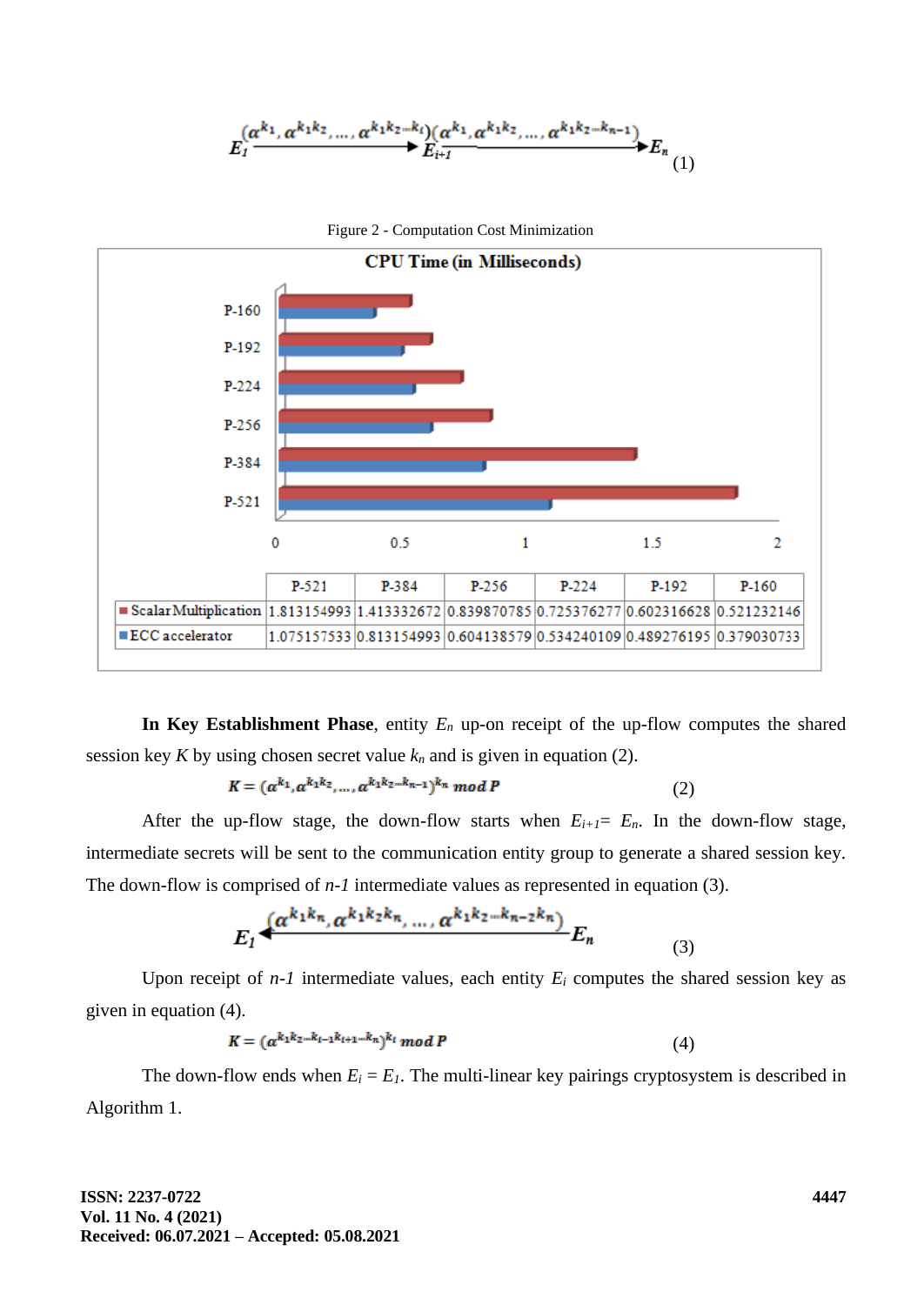**Algorithm 1:** Multi-linear key pairings Cryptosystem

**Initialization:** Pair $(k_i, Q_i)/i\epsilon(1, n)$ , where  $k_i \epsilon Zp$  is a random secret,  $Q_i = \alpha^{ki} \mod P$ ,  $\alpha$ is an elliptic curve over *Zp.*

**Begin**

**1. Generation:** Each entity  $E_i$  computes intermediate secret and passes it to the next entity along with the previous flow and ends when  $E_{i+1} = E_n$ .

- $i \leftarrow 1, Y \leftarrow Null$
- $Q_i = \alpha^{ki} \mod P$
- For  $i \leftarrow 2$ :n-1 *Y=Y||Q<sup>i</sup>*  $Q_i = (Q_{i\text{-}1})^{ki} \mod P$
- End For

**2. Establishment:** Each  $E_i/i\epsilon(n, n-1,...1)$  computes a shared session key and ends when  $E_i = E_l$ 

• If  $E_{i+1} = E_n$ , then

$$
K_n = (a^{k_1}, a^{k_1 k_2}, \dots, a^{k_1 k_2 \dots k_{n-1}})^{k_n} \mod p
$$

- End If
- For  $i \leftarrow n-1:1$

$$
K_i = (\alpha^{k_1 k_2 \ldots k_{i-1} k_{i+1} \ldots k_n})^{k_i} \mod p
$$

End For

**Output:** Shared Session Key *K*

#### **4. Performance Analysis**

#### **A. Experiment Setup**

The current research is evaluated by using Windows Azure Compute and Storage Emulator on C#.NET framework 4.5. This platform helps to develop, test and deploy the proposed cryptosystem on Windows Azure. More than five lakh as represented in equation (3).

$$
E_1 \frac{(a^{k_1 k_n}, a^{k_1 k_2 k_n}, \dots, a^{k_1 k_2 \dots k_{n-2} k_n})}{E_n} E_n
$$
 (3)

Upon receipt of *n-1* intermediate values, each entity  $E_i$  sample login records for authentication accuracy analysis are obtained from Google Cloud Trace logs.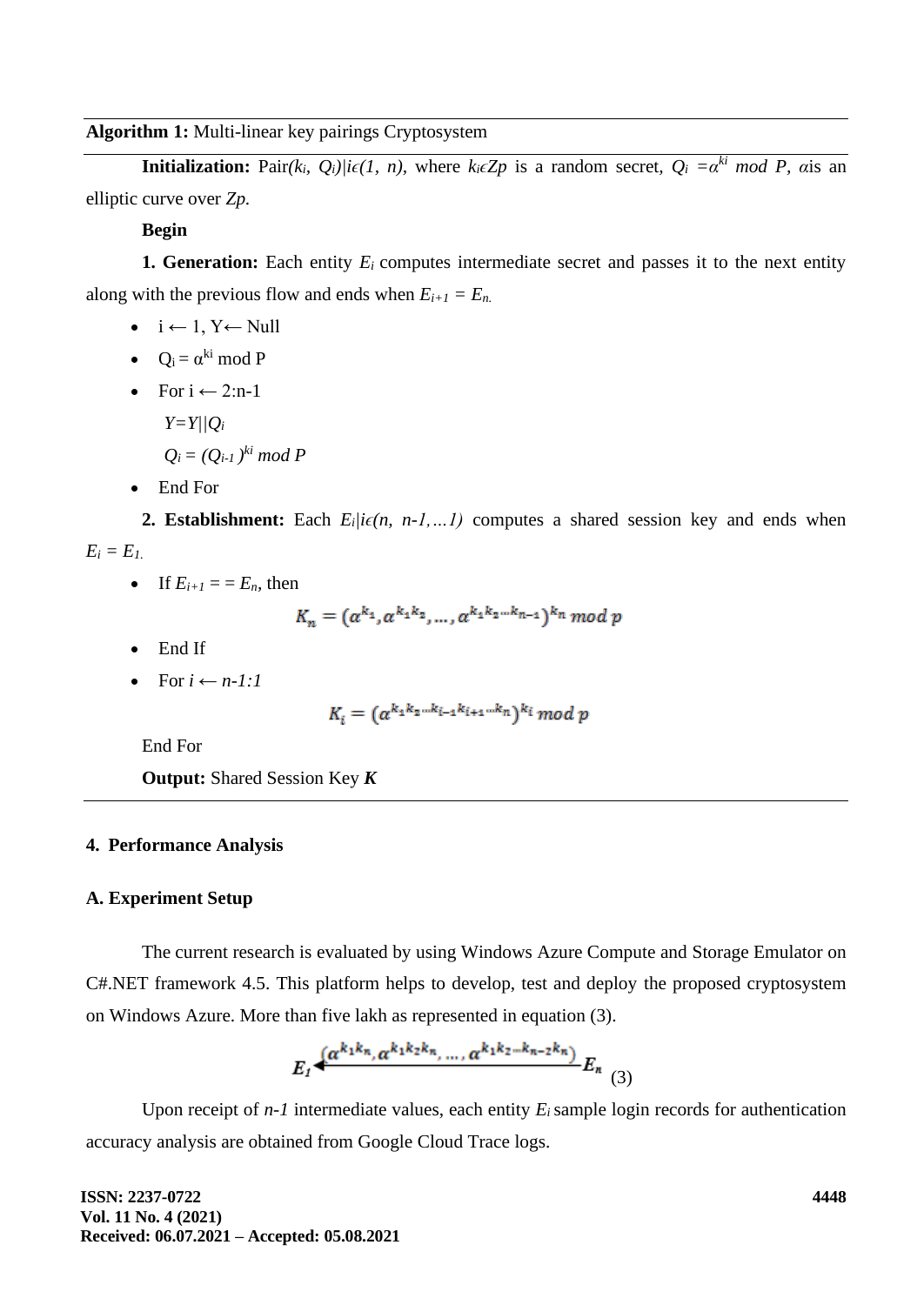#### **B. Efficiency Analysis**

The Efficiency analysis of the proposed cryptosystem is analyzed in terms of computational cost reduction, authentication accuracy rates, and resistance to aforementioned authentication attacks. As described in Section 3, a unique one-time session key is generated and established using ECDH multi-linear key pairing function. Expensive modular exponents are used in this key pairing function. The computational costs of the modular exponents are minimized with interleaved modular reduction called double-add reduction (Jorge G. et al., 2006). Modular exponents of the proposed cryptosystem are implemented with an ECC accelerator (Utsav Banerjee, 2017). ECC accelerator is configured in a way to support our proposed key pairing cryptosystem over NIST-recommended elliptic cures (of the form,  $y^2 = x^3 + ax + b \mod P$  (M. Brown et al., 2001). We consider the length of the prime fields is up to 521-bits (≤P-521) and the ECs coefficients are initialized with a=−3 and NIST-recommended values for b to yield fast modular reduction. In the ECC accelerator, the main digital components we used for the reduction of computation cost of the modular exponents are one modular inverter, two logical left shifters, conditional subtraction, three adders, and two multiplexers. All of these components together perform modular exponent operation with a common clock pulse. This makes sure that the proposed multi-linear pairing cryptosystem consumes constant timings for scalar multiplications. The CPU time (in Milliseconds) required for existing Jia-Lun Tsai et al., Prosanta et al., Xu Wu et al., and Debiao He et al. schemes using proposed cryptosystem. In this comparison, we observed that the True Positive and Negative Rates of our authentication scheme are higher than the existing schemes as depicted in Figures 3 and 4. Figure 5 and 6 illustrates the comparison of the False Negative and Positive Rates. Comparison analysis clearly shows that the proposed cryptosystem helps to increase authentication accuracy than the existing schemes for variant (P-521, P-384, P-256, P-224, P-192, and P-160 respectively) ECC-based encryption algorithms.

In our proposed research, true mutual authentication is achieved among the communication entities by mutually verifying each other identities (for instance, ID, a random nonce, and intermediate secret key materials) through asymmetrically protected login/ response messages. So, no adversary is able to forge a legal login or response message. Furthermore, our proposed cryptosystem provides perfect forward secrecy and secret key leakage using a random nonce and unique one-time session key. Based on the proposed session key material generation and establishment, no attacker is able to forge the shared session key. Due to the randomness of *nonce* and session key, the adversary cannot able to produce future login messages with the previously intercepted messages. Moreover, current research helps to withstand impersonation attacks and insider threats. An the scalar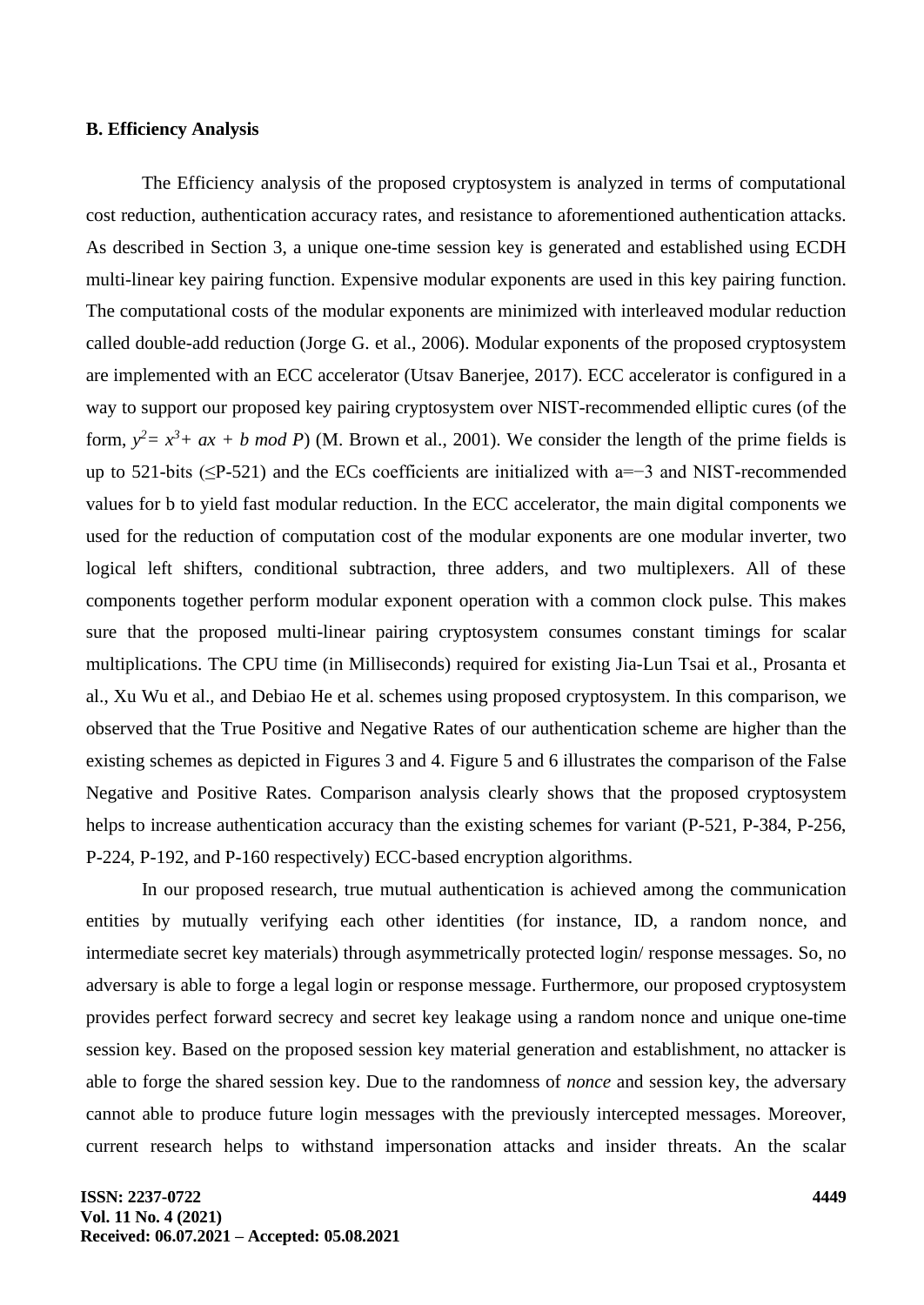multiplications with double-add reduction is illustrated in Figure 2. In addition, we removed redundant and over usage of expensive operations for significant reduction of computation cost of the proposed cryptosystem. This result in more than 65% of reduction in actual computation time required for modular exponents.







**ECC-based Algorithms**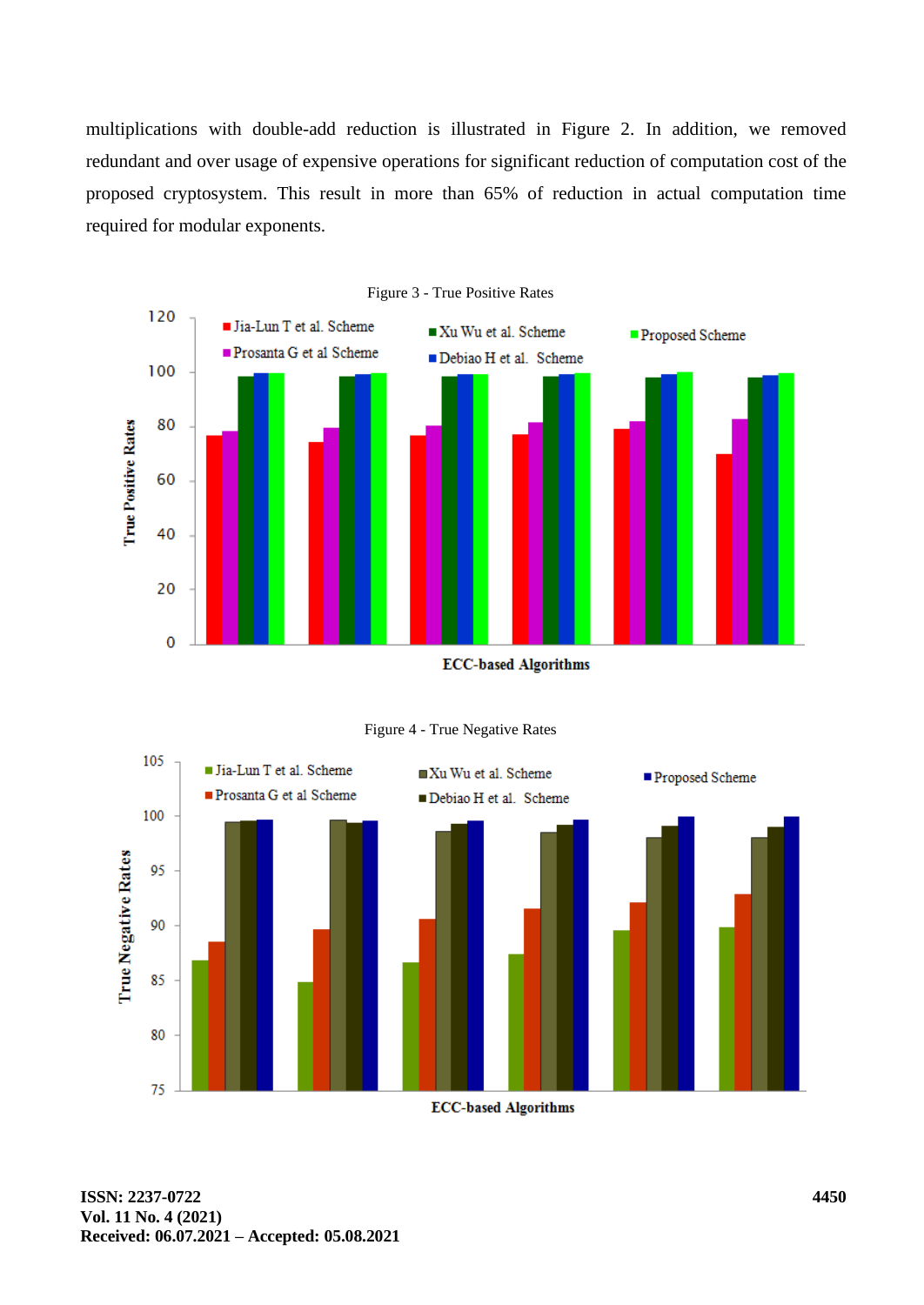

We compared the accuracy parameters of our authentication n scheme (Sabout et al., 2021) with the adversary has no computationally feasible way to guess the login parameters, as well as a random nonce, which will reveal that the login message is replayed. Therefore, the proposed cryptosystem is able to support true mutual authentication and mitigates aforementioned authentication attacks.

### **5. Conclusion**

In this article, a multi-linear key pairing cryptosystem is designed and developed for one-time unique session key generation and establishment. Adoption of this cryptosystem into cloud-based environments provides true mutual authentication among the communication entities. The proposed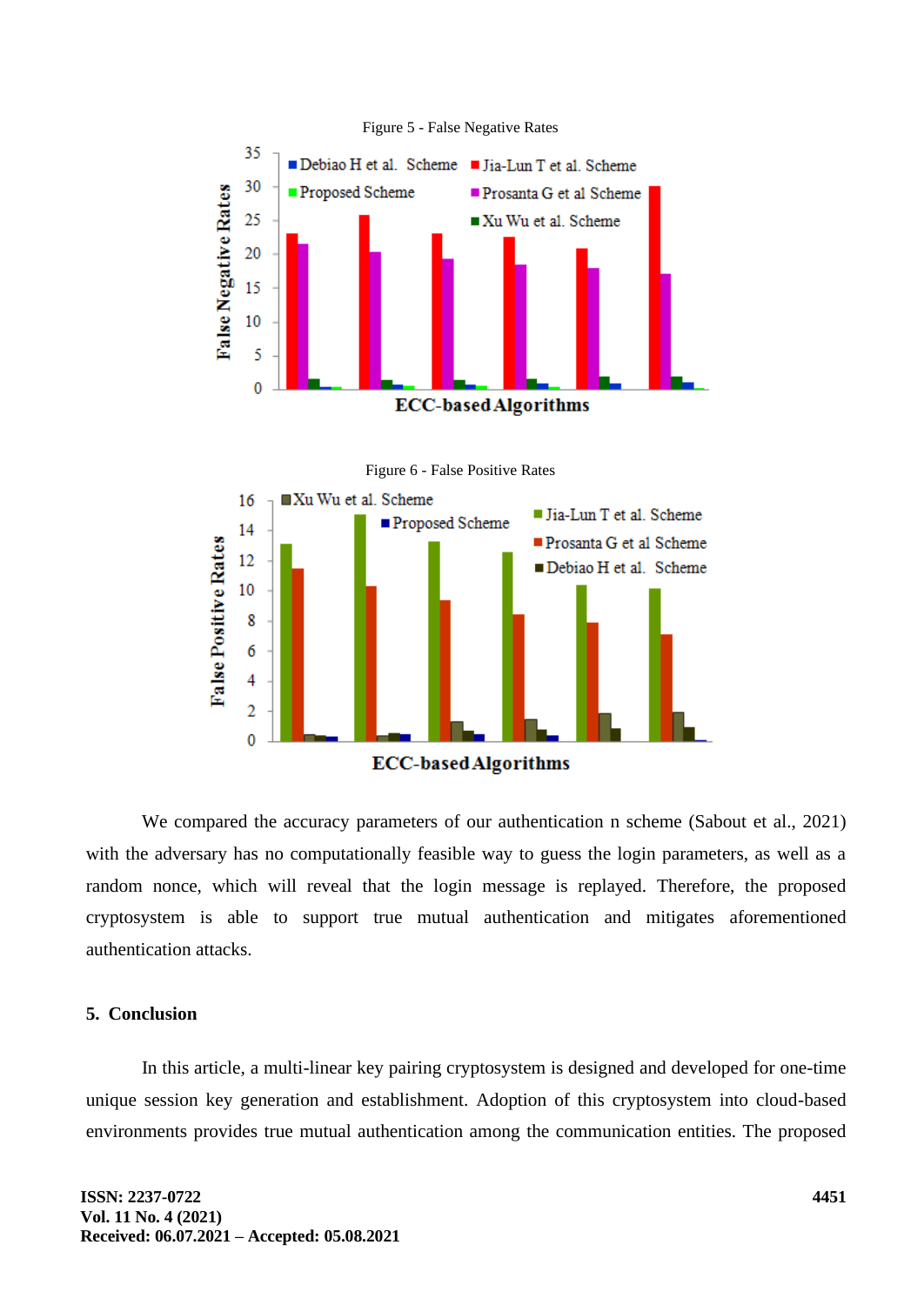cryptosystem helps to improve authentication accuracy and withstand aforementioned authentication attacks. Compared to the existing works of literature, the proposed scheme consumes less computation cost and provides higher true positive and negative rates for variant ECC-based encryption algorithms. In the future, our proposed cryptosystem can be extended for IoT-Cloud based digital signatures and key agreements. Furthermore, deep learning analytics can be used to increase the authentication accuracy.

## **References**

Dewni Weeraman (2018), *"Kerberos: The Computer Network Authentication Protocol,"* https://medium.com/@dewni.matheesha/kerberos-the-computer-network-authentication-protocola198309339b7.

Techotopia (2016). *"An overview of Public Key Infrastructures (PKI),"* [https://www.techotopia.com/index.php/An\\_Overview\\_of\\_Public\\_Key\\_Infrastructures\\_\(PKI\).](https://www.techotopia.com/index.php/An_Overview_of_Public_Key_Infrastructures_(PKI))

C Neuman, T Yu, S Hartman, K Raeburn (2005), *["The Kerberos network](https://scholar.google.com/scholar?oi=bibs&cluster=8430010103626316686&btnI=1&hl=en) authentication service [\(V5\)"](https://scholar.google.com/scholar?oi=bibs&cluster=8430010103626316686&btnI=1&hl=en),* https://www.hjp.at/doc/rfc/rfc4120.html.

R. Barnes, M. Thomson, A. Pironti, and A. Langley (2015). Deprecating Secure Sockets Layer Version 3.0. *In Internet Engineering Task Force (IETF),* 1-7. https://tools.ietf.org/pdf/rfc7568.pdf

L. Tung (2016), "Mozilla to China's WoSign: We'll kill Firefox trust in you after mis-issued GitHub certs," in ZDNet. [Online]. Available: https://www.zdnet.com/article/mozilla-to-chinas-wosign-wellkill-firefox-trust-in-you-after-mis-issued-github-certs/.

J. Callas, L. Donnerhacke, H. Finney, D. Shaw, and R. Thayer (2007), "OpenPGP Message Format," in Network Working Group, RFC 4880, IETF. https://tools.ietf.org/pdf/rfc4880.pdf.

Open PGP (2019), "Open PGP Encryption," in GO ANYWHERE. https://www.goanywhere. com /managed-file-transfer/encryption/open-pgp

G. Hurlburt (2016), "Might the Blockchain Outlive Bitcoin?" *in IT Professional, 18*(2), 12-16.

Peter Pereira (2017), "Introducing AWS Directory Service for Microsoft Active Directory (Standard Edition)," in AWS Security Blog. https://aws.amazon.com /blogs/security/introducing-aws-directoryservice-for-microsoft-active-directory-standard-edition/

Jason Wilson (2018), *"Secure your hybrid-cloud environments with Azure AD Identity Protection and Azure ATP,"* in Microsoft Blog. https://techcommunity.microsoft.com/t5/Enterprise-Mobility-Security/Secure-your-hybrid-cloud-environments-with-Azure-AD-Identity/ba-p/262400.

L. Lamport (1981), "Password authentication with insecure communication," *In Communications of the ACM,* 24(11), 770–772.

M.S Hwang, C.C Lee, and Y.L Tang (2002), "A Simple Remote User Authentication Scheme," *in Mathematical and Computer Modelling,* 36(12), 103-107.

E.J. Yoon, E.K. Ryu and K.Y. Yoo (2005), "An Improvement of Hwang-Lee-Tang's Simple Remote User Authentication Scheme," *in Computers and Security,* 24(1), 50-56.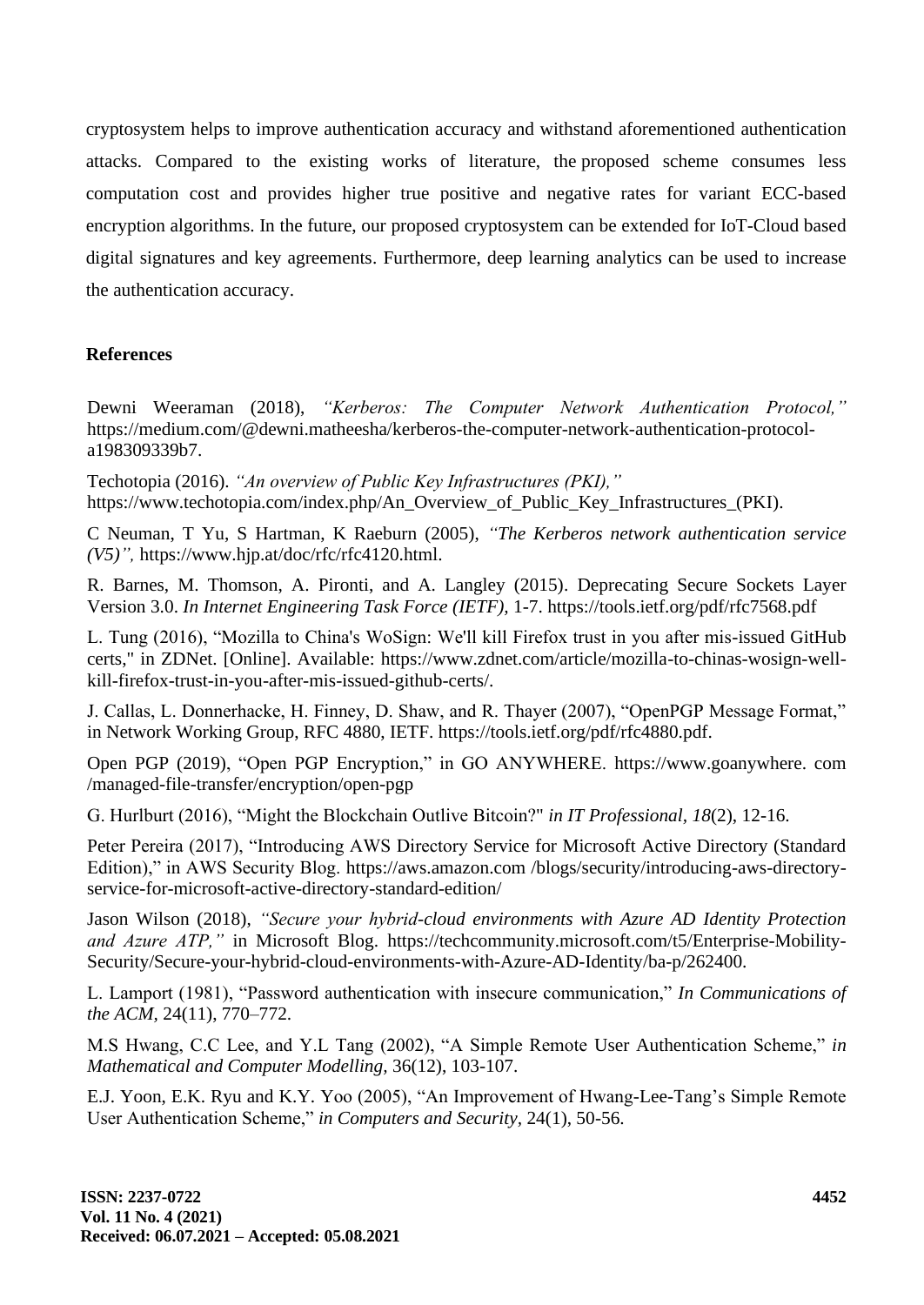I.E Liao, C.C Lee, M.S Hwang (2006), "A Password Authentication Scheme over Insecure Network," *In Journal of Computer and System Sciences,* 72(4), 727-740.

M. Kumar, M.K Gupta, and S Kumari (2011), "An Improved Efficient Remote Password Authentication Scheme with Smart Card over Insecure Networks," *In International Journal of Network Security,* 13(3), 167-177.

Y Wang, X Peng (2015), "Cryptanalysis of Two Efficient Password-based Authentication Schemes Using Smart Cards," *In International Journal of Network Security,* 17(6), 728-735.

S.H. Islam and G. Biswas (2014), "Dynamic ID-based remote user mutual authentication scheme with smartcard using elliptic curve cryptography," *In Journal of Electronic Materials.,* 31(5), 473–488.

S Kumari, M.K Khan, and X Li (2014), "An Improved Remote User Authentication Scheme with Key Agreement," *Computers & Electrical Engineering, 40*(6), 1997-2012.

Y.J Shi, H Shen, Y.Y Zhang (2015), "An Improved Anonymous Remote User Authentication Scheme with Key Agreement based on Dynamic Identity," *In International Journal of Security and Its Applications, 9*(5), 255-268.

V. Odelu, A.K. Das, and A. Goswami (2015), "A secure biometrics-based multi-server authentication scheme using smart cards," *In IEEE Transactions on Information Forensics and Security,* 10(9), 1953–1966.

S.D Kaul, & A.K Awasthi (2016). Security Enhancement of an Improved Remote User Authentication Scheme with Key Agreement. *In Wireless Personal Communications, 89*(2), 621-637.

C.C. Lee, Y.M. Lai, C.T. Chen, S.D. Chen (2017), "Advanced Secure Anonymous Authentication Scheme for Roaming Service in Global Mobility Networks," *In Wireless Personal Communications, 94*(3), 1281-1296.

Xu Wu, Jin Xu and Binxing Fang (2018), "Lightweight Mutual Authentication Scheme for Protecting Identity in Insecure Environment," *In IEEE China Communications Society,* 15(6), 158 - 168.

Jia-Lun Tsai and Nai-Wei Lo (2015), "A Privacy-Aware Authentication Scheme for Distributed Mobile Cloud Computing Services," *In IEEE Systems Journal,* 9(3), 805-815.

Debiao He, Neeraj Kumar, Muhammad KK, Lina Wang, and Jian Shen (2018), "Efficient Privacy-Aware Authentication Scheme for Mobile Cloud Computing Services," *In IEEE Systems Journal,* 12(2), 1621-31.

Prosanta G and Tzonelih Hwang (2016), "Lightweight and Energy-Efficient Mutual Authentication and Key Agreement Scheme with User Anonymity for Secure Communication in Global Mobility Networks," *In IEEE Systems Journal,* 10(4), 1370-1379.

Cai Li, Jiankun Hu, Josef Pieprzyk, and Willy Susilo (2016), "A New Bio-cryptosystem-Oriented Security Analysis Framework and Implementation of Multi-biometric Cryptosystems Based on Decision Level Fusion," *In IEEE Transactions on Information Forensics and Security,* 10(6).

Amioy Kumar, and Ajay Kumar (2016). A Cell-Array-Based Multi-biometric Cryptosystem. *In IEEE Access, 4,* 15-25.

Majid Alotaibi (2018). An Enhanced Symmetric Cryptosystem and Biometric-Based Anonymous User Authentication and Session Key Establishment Scheme for WSN. *In IEEE Access, 6,* 70072-70087.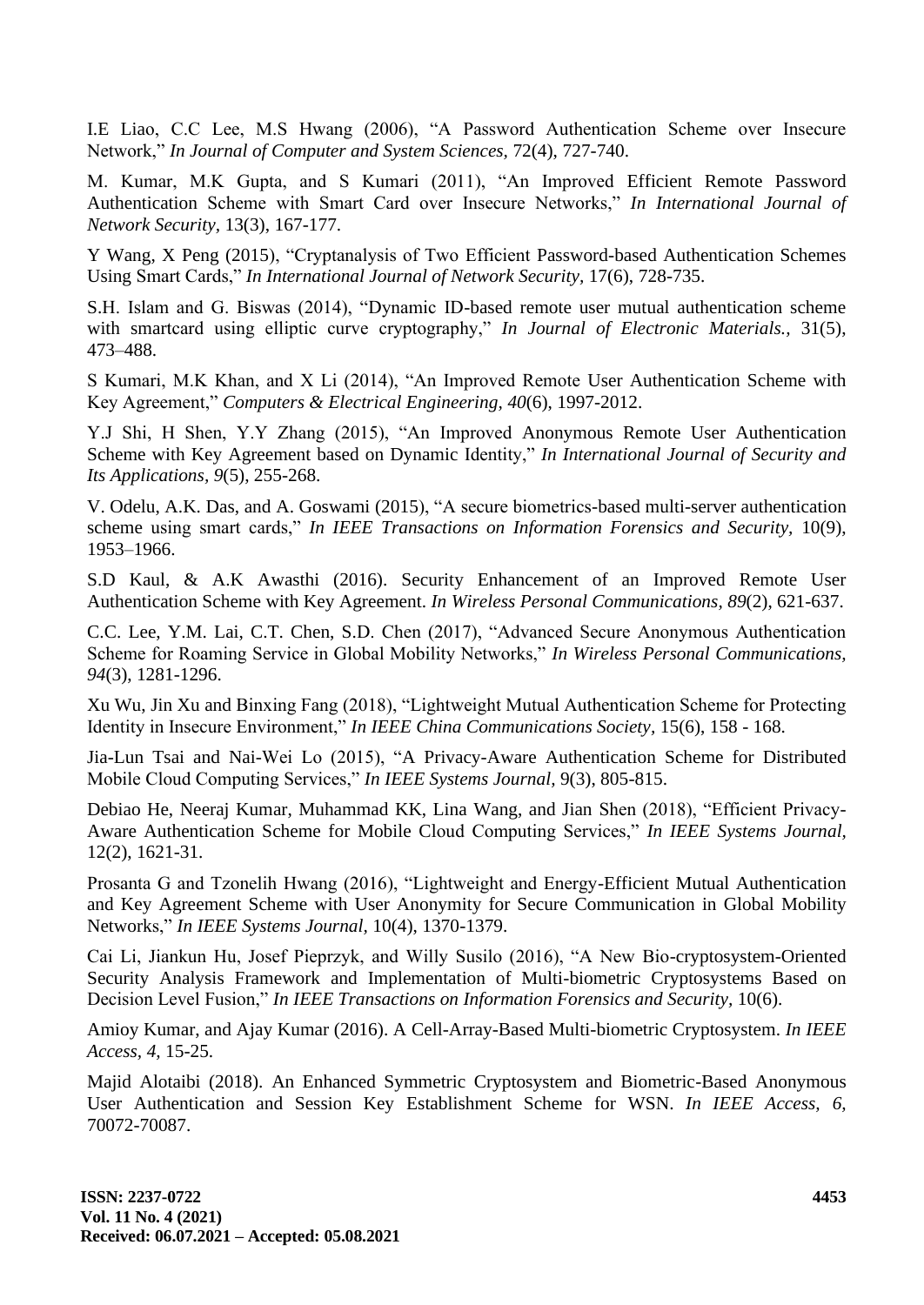Nima Karimian (2019). Unlock Your Heart: Next Generation Biometric in Resource-Constrained Healthcare Systems and IoT, *In IEEE Access,* 7, 2019, 49135-49149.

Xiwei Shan, Lin You, & Gengran Hu (2021). Two Efficient Constructions for Biometric-Based Signature in Identity-Based Setting Using Bilinear Pairings. *In IEEE Access,* 9, 25973-25983.

Feng Wang (2020). Lightweight Certificate-Based Public/Private Auditing Scheme Based on Bilinear Pairing for Cloud Storage, *In IEEE Access,* 08, 2258- 2271.

Jorge Guajardo, Tim Giineysu, Sandeep S.Kumar, Christof Paar, and Jan Pelzl (2006), "Efficient hardware implementation of finite fields with applications to cryptography," *In Acta Applicandae Mathematica,* 93(1), 75-118.

Utsav Banerjee (2017), "Energy-efficient protocols and hardware architectures for transport layer security," *In Massachusetts Institute of Technology, PhD thesis.*

M. Brown, D. Hankerson, J. Lopez, & A. Menezes (2001). Software implementation of the NIST elliptic curves over prime fields. *In Topics in Cryptology—CT-RSA 2001 (LNCS 2020),* 338, 250–265.

[Sabout Nagaraju,](https://ieeexplore.ieee.org/author/37085798230) [S.K.V. Jayakumar,](https://ieeexplore.ieee.org/author/37968388400) [C Sweth Priya](https://ieeexplore.ieee.org/author/37088840456) (2021). An Effective Mutual Authentication Scheme for Provisioning Reliable Cloud Computing Services. *In International Conference on Computing, Communication, and Intelligent Systems,* 1-6. 10.1109/ICCCIS51004.2021.9397113

## **Authors Profile**



**Dr. Sabout Nagaraju** is currently working as an assistant professor at Pondicherry University. He is graduated from G. Pulla Reddy Engineering College, Kurnool, and did his post-graduation at the National Institute of Technology, Calicut. He has

obtained his Ph.D. from Pondicherry University, India. His professional experience spans over 13 years in various Engineering colleges and the software industry. His areas of interest include Cloud Computing, the Internet of Things, and AI. He has published fourteen papers in international journals and 3. Eleven papers in national/ international conferences and principal investigator of an ongoing research project.



**Dr.S.K.V. Jayakumar** is currently working as associate professor in Pondicherry University. He obtained his B.E in Electrical and Electronics Engineering from Madurai Kamaraj University and did his M.E. in Computer Science and Engineering

from Madras University. He has obtained his PhD from Pondicherry University. His teaching experience spans over 22 years and his research interest includes Web Services computing and cloud computing. He has published 32 research papers in International Journals and National and International Conferences.